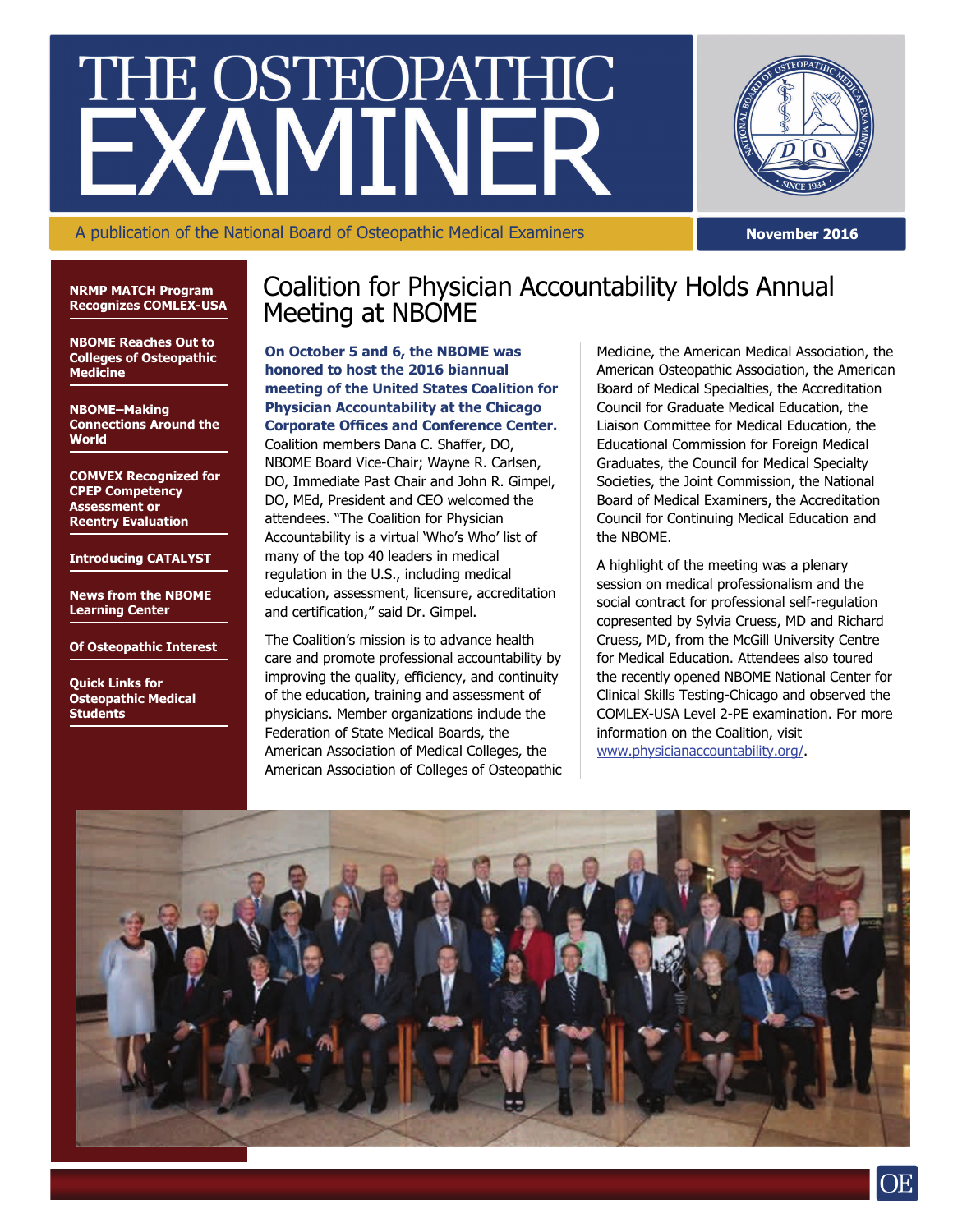# NRMP MATCH Program Recognizes COMLEX-USA

**In September 2016, two publications were released with exciting news for osteopathic medical students and colleges of osteopathic medicine.** For the first time, the National Resident Matching Program (NRMP®), which reports on medical school applicants' success on matching to their preferred medical specialties for most of the ACGME-accredited residency programs, published a separate report on the match success of U.S. osteopathic medical school students and graduates.

The *[Charting Outcomes in the Match](http://www.nrmp.org/wp-content/uploads/2016/09/Charting-Outcomes-US-Osteopathic-2016.pdf)* 2016 edition uses COMLEX-USA examination scores for osteopathic medical students participating in the NRMP MATCH program. The NRMP also released its [2016 NRMP Program Director Survey](http://www.nrmp.org/wp-content/uploads/2016/09/NRMP-2016-Program-Director-Survey.pdf), which reports 77 percent of ACGME-accredited residency program respondents to the survey use COMLEX-USA Level 1 to evaluate the applications of DO students for their programs.

According to NBOME President and CEO John R. Gimpel, DO, MEd, "As we transition to the single accreditation system for graduate medical education, this is great news for osteopathic medical students. While the NBOME warns users about the limitations of sole use or overuse of any examination or its scores for purposes other than that which they were created, the 2016 NRMP Program Director Survey demonstrates the widespread and growing acceptance of DO students and their distinctive qualifications as they apply to ACGME accredited residency programs." [Read more about the reports here.](http://www.prweb.com/releases/2016/09/prweb13692003.htm)



# NBOME Reaches Out to Colleges of Osteopathic Medicine

**The NBOME continues to establish connections with the 33 accredited colleges of osteopathic medicine (COMs) that deliver instruction at 48 teaching locations nationwide to over 26,000 osteopathic medical students.** 

As the profession of osteopathic medicine continues to expand, new COMs, branch campuses and alternate teaching locations have emerged, with the current numbers showing one in four of the nation's entering medical students now choosing to enter DO-granting medical schools. Recognizing the important role that the COMs have, the NBOME visits campuses throughout the year to meet with deans, faculty and students to provide updates about NBOME's examinations and services and to provide faculty development workshops and presentations.

"Our visits provide a wonderful way for us to strengthen our dialogue with medical educators and students at the colleges of osteopathic medicine, and to strengthen our relationships with the COM community," said John. R. Gimpel, DO, MEd, President and CEO. "We welcome invitations to come and visit and the opportunity to listen to each COM's needs and to provide information to administrators, faculty and students. This gives us an opportunity to share details and often to dispel 'urban myths' about the COMLEX-USA examination series and to provide helpful information as students prepare to take the exams."

During 2016 alone, NBOME will make 15 campus visits to COMs and also connected via video conference to several COMs, including with the new Burrell College of Osteopathic Medicine in Las Cruces, New Mexico. In October and November, Dr. Gimpel visited students and faculty at the Alabama College of Osteopathic Medicine in Dothan, Alabama, and at the New York Institute of Technology-College of Osteopathic Medicine in Old Westbury, New York. More COM visits are planned for 2016, with an upcoming visit scheduled at the Arizona College of Osteopathic Medicine of Midwestern University in Glendale, Arizona, on November 18.

**COM deans interested in learning about NBOME visits and how to request a visit, may contact Kelly Reynolds,**  in the NBOME Executive Offices, at [kreynolds@nbome.org](mailto:kreynolds@nbome.org).



John R. Gimpel, DO, MEd, NBOME President and CEO, presenting to over 300 OMS 1-2 students during a visit to the West Virginia School of Osteopathic Medicine in Lewisburg, West Virginia, in September.



NBOME presentation at Alabama College of Osteopathic Medicine on October 18, 2016.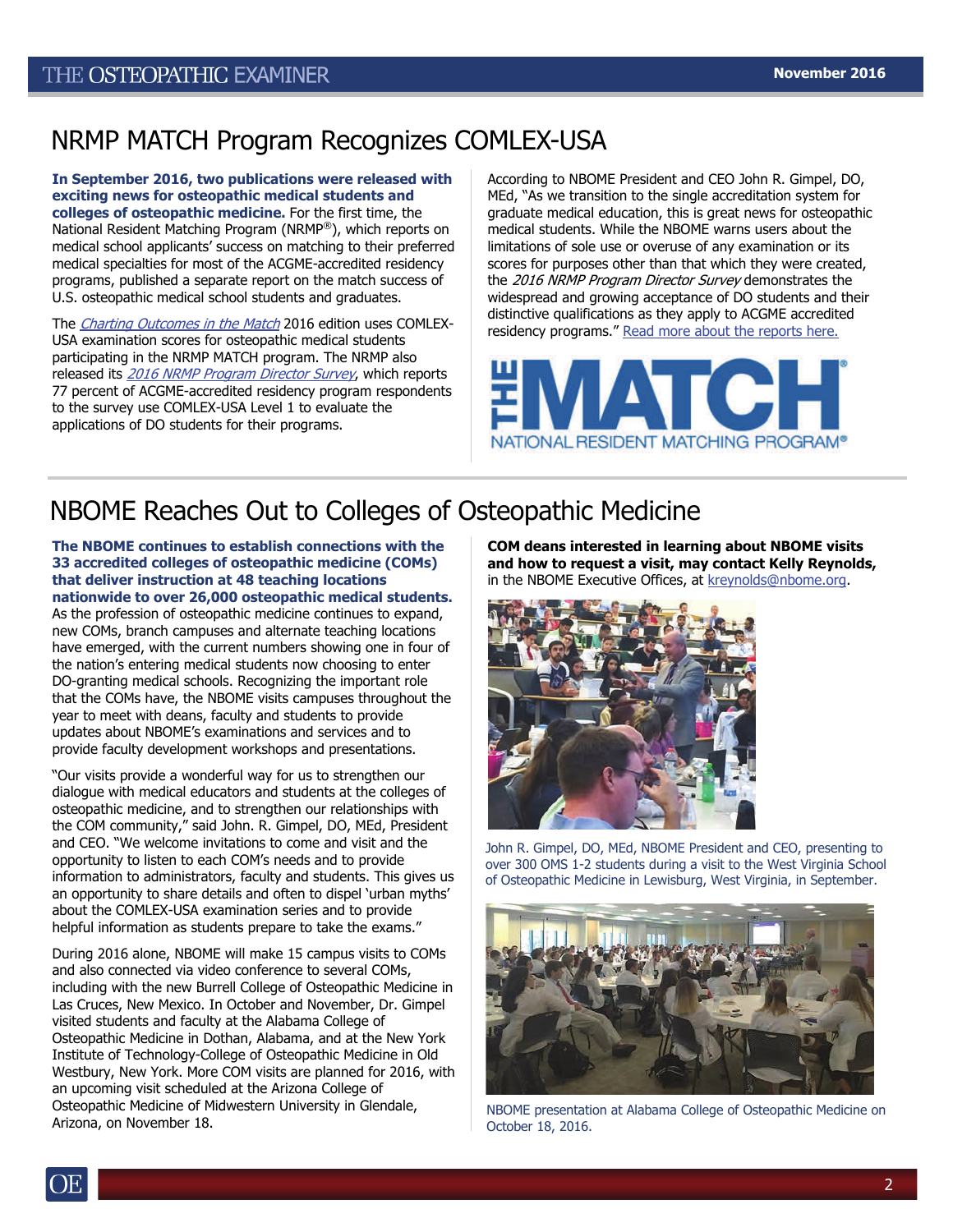# NBOME–Making Connections Around the World

## **OMED Meeting Draws Thousands from the Osteopathic Medical Community**

The NBOME team attended the American Osteopathic Association's (AOA) 121<sup>st</sup> Annual Osteopathic Medical Conference & Exposition (OMED 2016), September 16–20, in Anaheim, California. As the largest meeting of the osteopathic medical profession, OMED 2016 provided an opportunity for NBOME to meet and greet students, NBOME National Faculty members, and other colleagues and stakeholders. Among the sessions to reach out to students, NBOME President and CEO John R. Gimpel, DO, MEd, led a Q&A session with the Council of Osteopathic Student Government Presidents.

## **Osteopathic International Alliance (OIA)**

OMED provided a backdrop for the annual general meeting and educational conference of the Osteopathic International Alliance (OIA), which is comprised of diverse representatives from more than 30 countries where osteopathic medicine or osteopathy is regulated or working toward governmental regulation. The meeting was attended by NBOME Board chair Gary L. Slick, DO, MA and Dr. Gimpel, a member of the OIA Board of Directors, who was elected OIA Treasurer for 2016-2018. NBOME Vice President for Clinical Skills Testing Jeanne Sandella, DO, presented to OIA attendees on "Assessment Innovations for Physician Licensure & Recertification."

## **Bureau of International Osteopathic Medicine**

During OMED, Dr. Gimpel, a voting member of the AOA's Bureau of International Osteopathic Medicine (BIOM), attended the BIOM Annual Meeting and their International Seminar, featuring presentations on emerging global diseases such as Zika virus and numerous osteopathic student presentations from their international medical outreach experiences and research.

## **The International Association of Medical Regulatory Authorities (IAMRA)**

Immediately following OMED, Dana C. Shaffer, DO, NBOME Board Vice-Chair and Dr. Gimpel journeyed to Melbourne, Australia to attend the IAMRA 2016 Biennial Conference. Health care professionals from around the world gathered at IAMRA to share current information on topics including medical regulation, medical licensure examinations, revalidation, practice reviews, medical students and professionalism. Drs. Shaffer and Gimpel co-presented on "Innovations in Assessment across the Physician Education-Training-Practice Continuum that Support Physician Development & Entrustment Decisions." At the IAMRA Annual General Meeting, Humayan ("Hank") Chaudhry, DO, President and CEO of the Federation of State Medical Boards, was installed as the IAMRA Chair for 2016- 2018, taking over from Mr. Niall Dickson, Chief Executive and

Registrar from the General Medical Council of the United Kingdom, who served as IAMRA Chair for the past two years. Margaret Mungherera, MD, from Uganda, former Chair of the World Federation of Medical Education, was elected Chair-Elect.



Joining at IAMRA: (l.-r.): Adrienne White-Faines, MPA, Executive Director and CEO, American Osteopathic Association (AOA); John R. Gimpel, DO, MEd, President and CEO, NBOME; Dana C. Shaffer, DO, NBOME Board Vice-Chair; Humayan ("Hank") Chaudhry, DO, President and CEO, Federation of State Medical Boards; Boyd R. Buser, DO, President, AOA; Anna Hayden, DO, President, American Association of Osteopathic Examiners; and Josh Prober, Senior VP and General Council, AOA.

## **Medical Council of Canada**



**Dr. Gimpel represented the NBOME in Ottawa, Ontario,**  at the Medical Council of Canada's 2016 104<sup>th</sup> Annual Meeting, from September 11-13, 2016. MCC's meeting theme was "Building Trust through Transitions: A Professional Responsibility." Dr. Gimpel presented information about ongoing enhancements to

the COMLEX-USA examination series, including the COMLEX-USA Master Blueprint 2018-2019 and the Fundamental Osteopathic Medical Competency Domains 2016, to the over 100 MCC members, staff, and invited guests.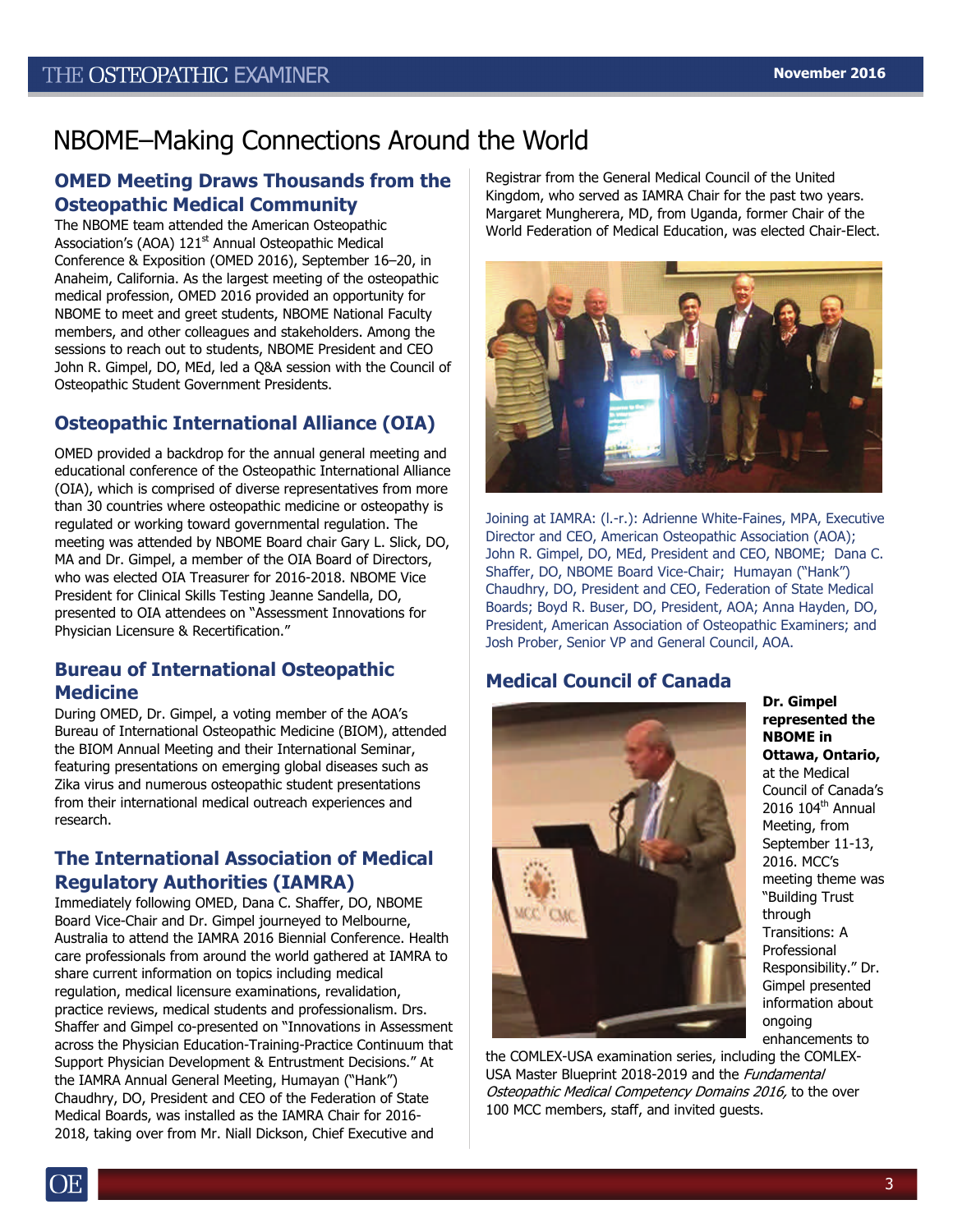# **COMVEX** Recognized for CPEP Competency Assessment or Reentry Evaluation

#### **Attention Licensing Boards: The NBOME is pleased to announce that its Comprehensive Osteopathic Medical Variable-Purpose Examination (COMVEX)** has been selected and recognized by the Center for Personalized Education for Physicians (CPEP) in Colorado as a component of CPEP's Competence Assessment or Reentry Evaluation for osteopathic physicians.

As the recognized assessment tool offered to osteopathic physicians who need to demonstrate current general osteopathic medical knowledge, COMVEX provides state medical licensing boards with a clear evaluation of a candidate's general knowledge of current osteopathic medical practice. "CPEP is committed to meeting the specific needs of all our participants, and this collaboration with the NBOME serves to strengthen that commitment," said Beth Korinek, MPH, CPEP CEO.

COMVEX is more typically used by state licensing boards as a requirement for reentry to practice in cases when an osteopathic physician requests reinstatement of a license following an interruption in his or her clinical practice. It can also be required by a state licensing board for initial licensure for physicians who are relocating to a state and had been granted initial licensure in another state but had never completed an osteopathic medical licensure examination series, such as those who used the FLEX exams or individual state examinations prior to the early 1990s. State medical boards also prescribe COMVEX for DOs in situations where concerns arise regarding competency in application of knowledge for osteopathic medical practice.

"We are delighted to announce this collaboration with CPEP, aligning efforts to support the role of state medical and osteopathic medical boards in protecting the public," said President and CEO John R. Gimpel, DO, MEd. For more information about the COMVEX examination, visit [the NBOME website.](http://www.nbome.org/comvex.asp?m=can)

# Introducing **CATALYST**: Continuous Assessment Program FOR Learning

#### **CATALYST is a continuous assessment program offered on the NBOME Learning Center platform. As an alternative method to help to ensure ongoing**

**competence** for practice, CATALYST may be an option for assessing physicians along the continuum of lifelong learning. The NBOME is partnering with several clients, including osteopathic certifying boards, to explore the use of CATALYST as a new potential option to assess the current cognitive component (e.g., Component 3) of the American Osteopathic Association's Osteopathic Continuous Certification program. Currently, these recertification examinations involve the need for physicians to travel to a testing center, with considerable expense and significant time away from the office. Physicians have expressed concerns that these traditional assessments lack relevance to clinical practice and because these examinations are taken infrequently (usually every eight to ten years), they do not support knowledge currency with constantly changing requirements in clinical practice. Innovations in technology, such as mobile devices and web-based interactive platforms, allow for more convenient assessment delivery at lower cost. The AOA is currently evaluating their OCC requirements, so NBOME is still awaiting whether or not this methodology will meet their new criteria.

The CATALYST model is designed to allow relevant practice assessment to occur on a continuous basis. How does CATALYST work? Once a week, once a month or at some periodic interval a physician would receive one or more questions to answer, amounting to 40‐80 questions each year or 400‐800 questions over 10 years. The questions (examination items) are mapped to the certifying board (or other client's) blueprint and aligned with the physician's practice.

CATALYST offers physician learners an easy, flexible way to access question content on a 24/7 basis on the NBOME Learning Center using their own devices (PCs, tablets or smartphones) at times that are most convenient for them. Immediate feedback, including improvement resources based on the individual's learning needs, can be provided, and the program features confidence-based learning and spaced repetition to enhance retention.



**The NBOME CATALYST Task Force**  is currently working on a pilot project with several interested clients. NBOME and

the clients plan to work together to determine how assessments and the assessment process using CATALYST are perceived by physicians, compared with traditional examinations and to associate performance on CATALYST with other traditional formative and summative assessment formats.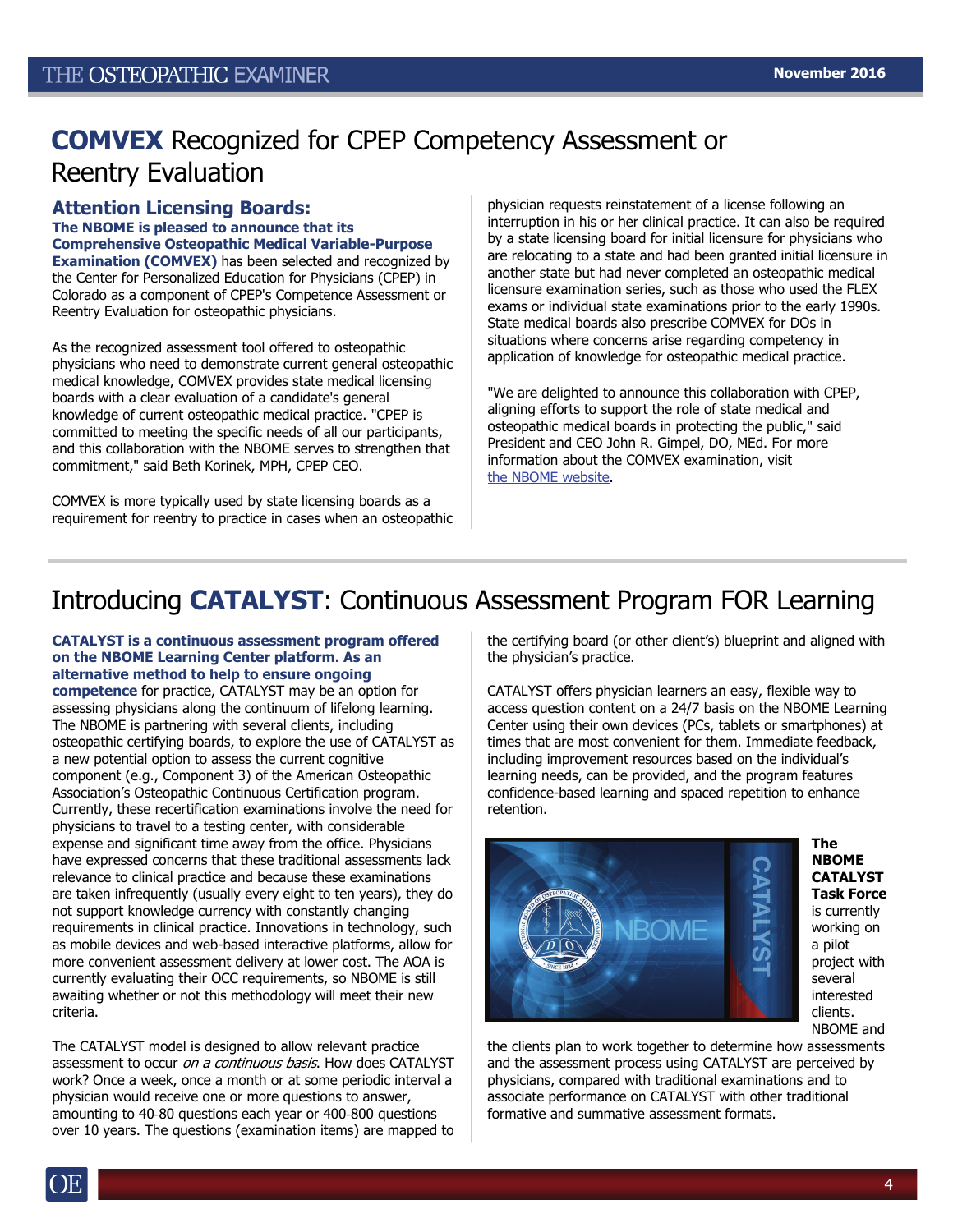**The [NBOME Learning Center](https://ilearn.nbome.org/) is the NBOME home for online learning and assessment programs designed for use by osteopathic physicians and other health care professionals.**

### **Elder Safety Modules, Reynolds Interprofessional Geriatric Education and Training in Texas (IGET-IT) Program**

for use by their students and faculty. The University of North Texas Health Science Center Texas College of Osteopathic Medicine (TCOM) plans to incorporate both modules into its geriatrics curriculum. The Elder Mistreatment module is being



Two programs on the NBOME Learning Center, the **Fall Risk Education & Assessment** and **Elder Mistreatment** modules, are now available through the [Portal of Geriatrics Online](https://www.pogoe.org/)  [Education](https://www.pogoe.org/) (POGOe) website as part of POGOe's **free** collection of expert-contributed geriatrics educational materials for educators and learners. The IGET-IT elder safety modules are also attracting the interest of colleges of osteopathic medicine

used by faculty and second-year medical students at Western University of Health Sciences College of Osteopathic Medicine of the Pacific (WesternU/COMP). Midwestern University's Chicago College of Osteopathic Medicine (CCOM) will also provide their students with access to the Fall Risk Education and Assessment module.

Available at no charge, the elder safety modules are part of an ongoing elder safety series developed with the University of North Texas Health Science Center (UNTHSC) Reynolds Interprofessional Geriatric Education and Training in Texas (IGET-IT) Program. Created in collaboration with the NBOME and designed by a team of physicians, nurses, physician assistants, pharmacists, social workers, physical therapists and dietitians, the elder safety

modules are designed for interdisciplinary formative assessment, review and continuing professional development. The IGET-IT Program is funded, in part, by a generous grant from the D.W. Reynolds Foundation. The elder safety modules were submitted for the "Product for the Decade" competition at the Donald W. Reynolds Foundation Grantee Annual Meeting. All submissions to the competition are included in their **[virtual goody bag](https://pogoe.org/GoodyBag2016)**  containing links to all of the products entered.

# Chronic Kidney Disease **OPAIM**

**NBOME was honored to recognize the American College of Osteopathic Internists (ACOI) as it celebrated its 75th anniversary this fall.** NBOME helped commemorate the event, contributing to the ACOI history book, A History of Osteopathic Internal Medicine: Celebrating the ACOI's First 75 Years. In concert with the ACOI  $75<sup>th</sup>$  Anniversary, the NBOME is offering a special promotion of the **Chronic Kidney Disease (CKD) Osteopathic Performance Assessment and Improvement Module (OPAIM)** to internists. From October 18 through December 31, 2016 (75 days), the CKD OPAIM is available for purchase on the NBOME Learning Center at a reduced rate of \$75, a discount of \$125. The CKD OPAIM can be accessed at [ilearn.nbome.org.](https://ilearn.nbome.org/)

Developed jointly by the American Osteopathic Board of Internal Medicine (AOBIM) and the NBOME, the CKD OPAIM is approved

by the American Osteopathic Association Bureau of Osteopathic Specialists (AOA-BOS) for AOBIM diplomates completing the American Osteopathic Association Osteopathic Continuing Certification (AOA-OCC) Component 4. In addition to OCC Component 4 credit, diplomates can also earn 20 Category 1-B AOA CME credits for completing the new CKD OPAIM module.